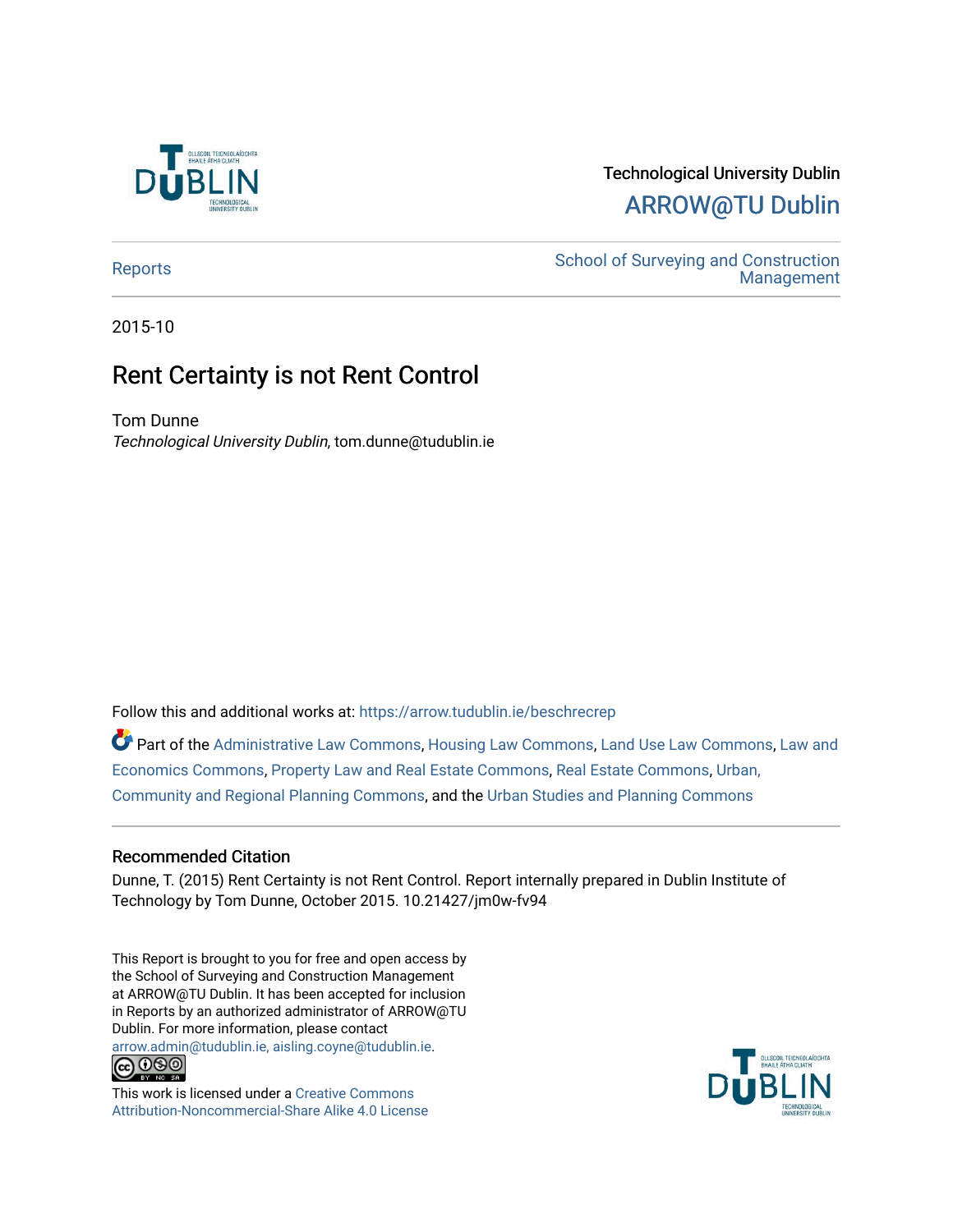# **Rent Certainty is not Rent control**

#### **Tom Dunne**

# **Head, School of Surveying & Construction Management,**

# **Dublin Institute of Technology**

# **Former chair of the Private Residential Tenancies Board**

The housing crisis and the debate about rent control should result in a beneficial change to the regulation of the sector but the opportunity could be lost for want of clarity of thinking about the nature of rent certainty and the distinction between it and rent control.

At present rent is regulated by the Residential Tenancies Act 2004 (RTA 2004) which provides that rent can only change once a year and cannot be more than the market rent. Many argue a greater degree of rent certainty is required and that rent should not be allowed to increase by more than the Consumer Price Index for at least a number of years from the start of the tenancy. In a time of acute housing scarcity others see the necessity for freezing rents to prevent existing tenants who cannot afford rent increases losing their homes.

During World War 1 such a rent freeze was imposed by Rent Restrictions Acts and tenants were given security of tenure resulting in a form of rent control which endured for most of the  $20<sup>th</sup>$  century. This made investing in residential property uneconomic for landlords and the state responded by directly providing social housing and heavily supporting owner occupation. Getting rent regulation wrong can lead to major problems.

As was the case during the early stages of the Celtic tiger in the 1990s, rapidly rising rents are now generating demands for legislative solutions to economic problems and rent control is again frequently put forward as a necessary solution to tenant difficulties. The then government created the Commission on the Private Rented Residential Sector and its report, published in 2000 recommended a reformation of the law to achieve a balance between the interests of landlords and tenants. This resulted in the 2004 Act. Then as now the research evidence about the adverse effects of rent control was abundant, unequivocal and compelling and rent control as traditionally understood was not recommended but the limited from of rent certainty mentioned above was.

It is predictable that rent controls coupled with long term security of tenure will act as a disincentive to landlords even if rents were indexed to the CPI. Landlords would not increase the supply of accommodation in response to increasing demand, the normal market response to rising rents, Indeed where possible it is likely that many landlords would get out of the market thus actually reducing supply and in a short time the housing problem would get even worse. Rent control would end up protecting existing tenants but at the expense of future tenants.

Many advocates for rent certainty fully appreciate the damaging nature of rent control and protest that they are proposing something very different. They point to other jurisdictions, often countries where renting is a significant feature of the housing system, and say that well thought out mechanisms for regulating rent increases do work.

The overwhelming evidence on the issue, it is argued, is against more far-reaching rent controls and not the modest measures of rent certainty they advocate.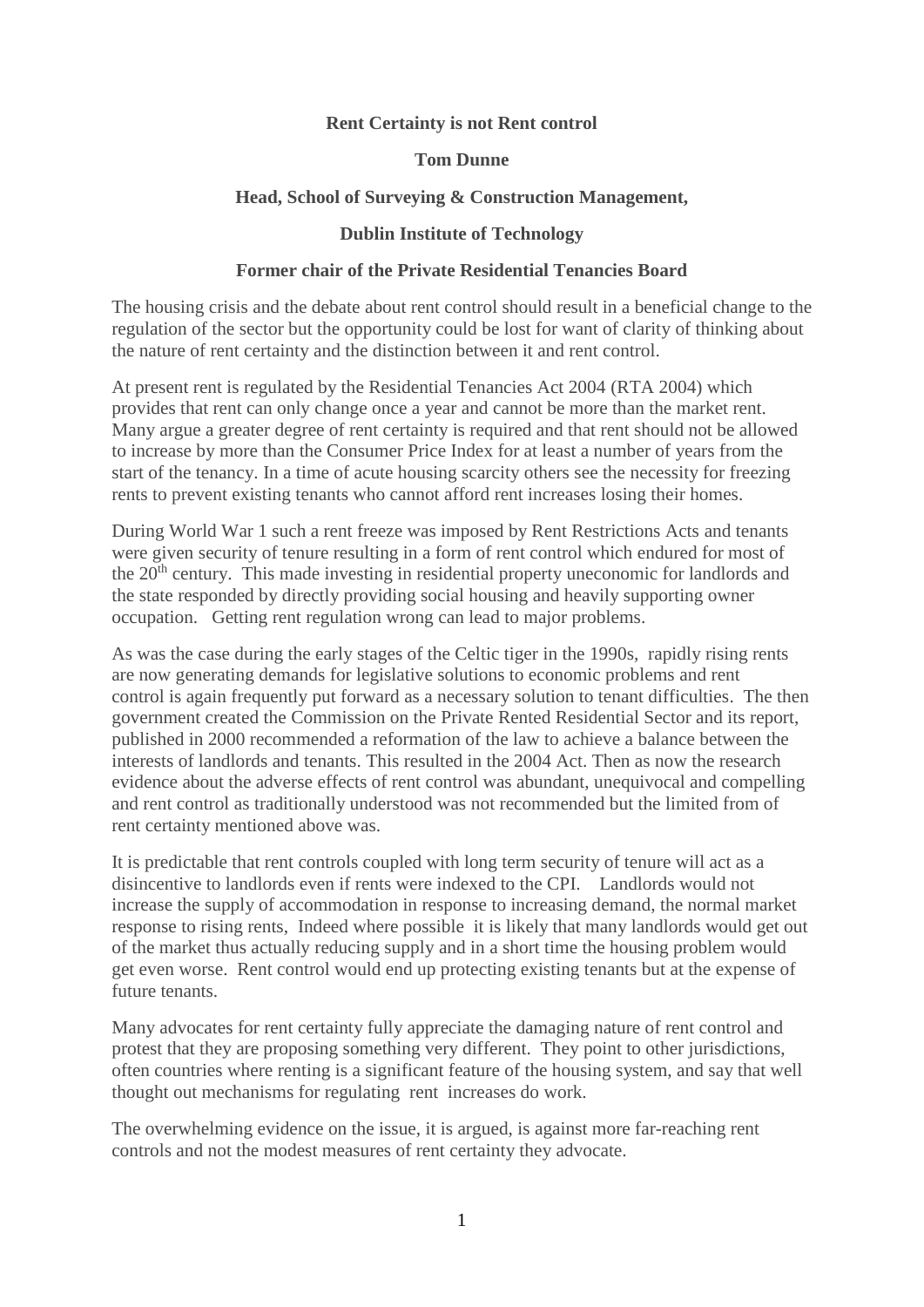Undoubtedly the case for rent certainty has merit and what might be called a weak form of rent certainty has existed here for more than 10 years. As we will see later this could be strengthened to the benefit of tenants and with limited or no real consequence for landlords.

Those opposing rent controls perceive any measure providing for more rent certainty as a thin edge of the rent control wedge and see the case against rent control as so compelling that it is best to hold the line.

This fails to recognise the crucial difference between rent control and a well thought out provision for rent certainty which must be understood if the debate can be moved on.

The starting point for this is to note that rent regulation of any sort is not practicable without some conjoined measure of security of tenure. Indeed it is not the control of rent which is the crucial impairment. Rather the problem is the enforced continuation of the tenancy at the tenant's discretion on a restricted rent which can differ from the market rent usually to the benefit of the tenant. This creates an incentive, if not an imperative, for the tenant to stay in their accommodation however unsuited it becomes for their needs and would result in a long term loss for the landlord. This is the factor reduces the willingness of investors to provide additional accommodation even if rents are rising.

Understanding the motivation of landlords is crucial here. A property investor has a number of objectives. The first is to get an annual return which is comparable with investment returns from other investment media. Other such returns can increase with market conditions as would rent in a free market. The second is to benefit from any increase in capital resulting from the general increase in property values resulting from economic growth. A third objective is to have an investment that can be disposed of quickly for full value in the event of the investor's circumstances changing or should they judge that alternative investment media will produce better returns. The supply of rental property is dependent on the investment being attractive both in rental and capital terms and on liquidity, the ability to turn the investment into cash quickly.

The advocates of rent control argue that the investment can be protected by rent indexation. True but not wholly true. Investment value is determined by a multiple of the passing rent which if it was below the market rent would result in a loss to the landlord.

Moreover there is a problem when rents fall relative to the CPI. The passing rent of a controlled tenancy could be above market rent and tenants would leave. For landlords to get the benefit of indexation tenants would have to be forced to remain paying rents higher than those prevailing in the market. This is akin to what happened in the commercial sector and gave rise to the abolition of upward only rent reviews. Such a measure is not likely to be provided for in legislation and nor should it. Hence in reality, landlords know that they will not benefit from the certainty indexing is supposed to provide.

All this suggests that simply indexing rents for the duration of a tenancy would not work and points to the need for rents to be periodically rebased to market rates if a measure of rent certainty were to be introduced. It also suggests an option.

As noted above the RTA 2004 currently provides for some security of tenure and a limited regime of rent certainty. Rents can't be higher than market rents and can't be increased more than once a year. These arrangements could be reformed by providing that for the duration of the statutory four year Part 4 Tenancy, the rent could only increase along with the CPI but at the end of that tenancy the rent would be rebased to the market rent.